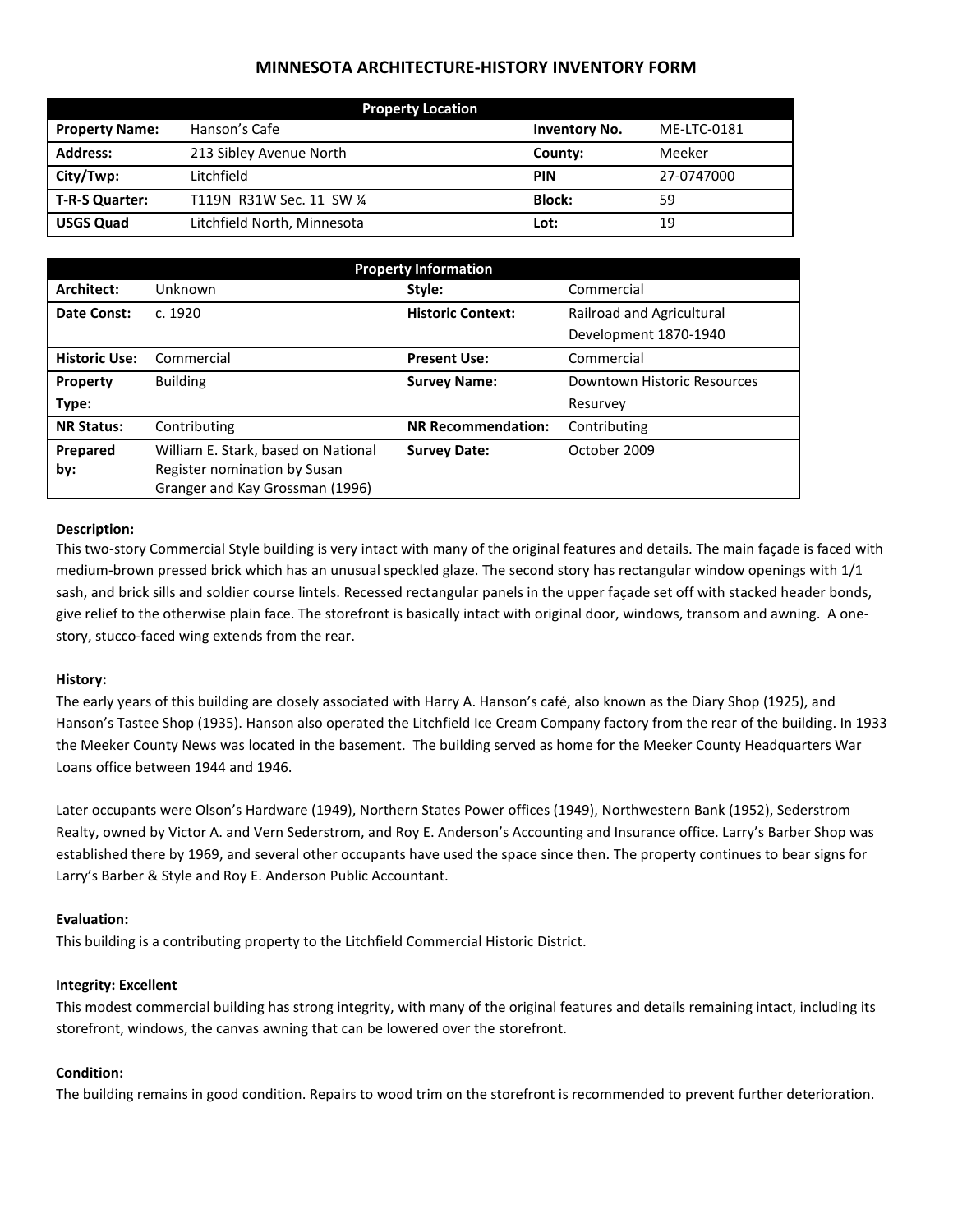

# Facing W



Facing E